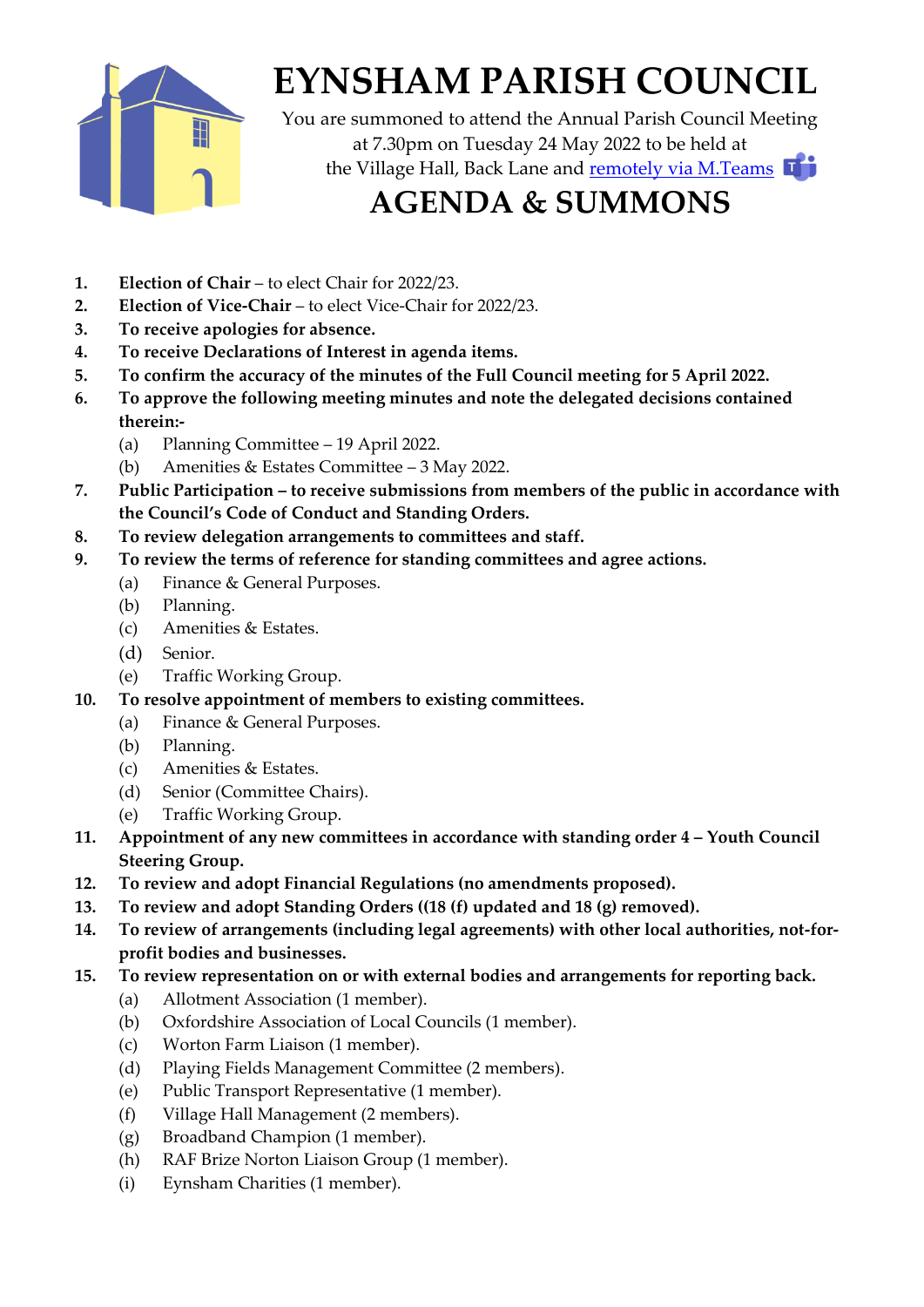- (j) Pavilion Alarm responders (2 members).
- (k) Eynsham Community Primary School Youth Council (3 members).
- (l) GreenTEA (1 member).
- (m) Eynsham Museum & Heritage Centre (1 member).
- **16. Review of inventory of land and other assets including buildings and office equipment.**
- **17. Confirmation of arrangements for insurance cover in respect of all insurable risks.**
- **18. Review of the Council's and/or staff subscriptions to other bodies.**

#### **19. Review of the Council's policies.**

- (a) Climate Change Policy.
	- (b) Complaints Policy.
	- (c) General Data Protection Regulation Policies.
	- (d) Grant Aid Policy.
	- (e) Investment Strategy.
	- (f) Media Policy.
	- (g) Public Participation Policy (updated).
	- (h) Use of The Square for Political Canvassing on Saturdays Policy.
	- (i) Remote Meeting Procedures (suggest deletion).
	- (j) Public Engagement Policy.
	- (k) Equality & Diversity Policy.
	- (l) Memorial Policy.
	- (m) Training & Development Policy.
	- (n) Grievance Policy.
	- (o) Disciplinary Policy.
- **20. Review of the Council's expenditure incurred under General Power of Competence.**
- **21. Determining the time and place of ordinary meetings of the Council up to and including the next Annual Meeting of the Council.**

Other Council business to be transacted:-

- **22. To note the resignation of Cllr Nick Relph and Cllr Francis Zealley and agree actions.**
- **23. To resolve to apply for a NALC Quality Award at a cost of £50.**
- **24. Finance.**
	- (a) To approve payment of accounts.
	- (b) To approve bank reconciliation.
	- (c) To be advised of income and expenditure.
- **25. Audit**
	- (a) To consider and note the Internal Audit Report for financial year 2021-22.
	- (b) To consider and approve the Accounts for the financial year 2021-22.
	- (c) To receive, approve and sign the Consolidated bank statement 31st March 2022.

### **26. Annual Governance and Accountability Return 2021-22**

- (a) To consider, approve and sign Section 1 (Annual Governance Statement 2021-22)
- (b) To consider, approve and sign Section 2 (Accounting Statements 2021-22)
- (c) Period of Public Rights 2021-22 To receive and note the Period of Public rights will commence on 23rd June 2022 for 30 working days.

**EXCLUSION OF THE PUBLIC AND PRESS:** At the conclusion of this part of the agenda, the Chairman will move that, considering the confidential nature of the business to be discussed, the public, press and broadcast media be excluded for the remainder of the meeting in accordance with the Public Bodies (Admission to Meetings) Act 1960.

#### **27. Finance & General Purposes Committee – 10 May 2022.**

(a) To confirm the accuracy of the minutes and note the delegated decisions contained therein.